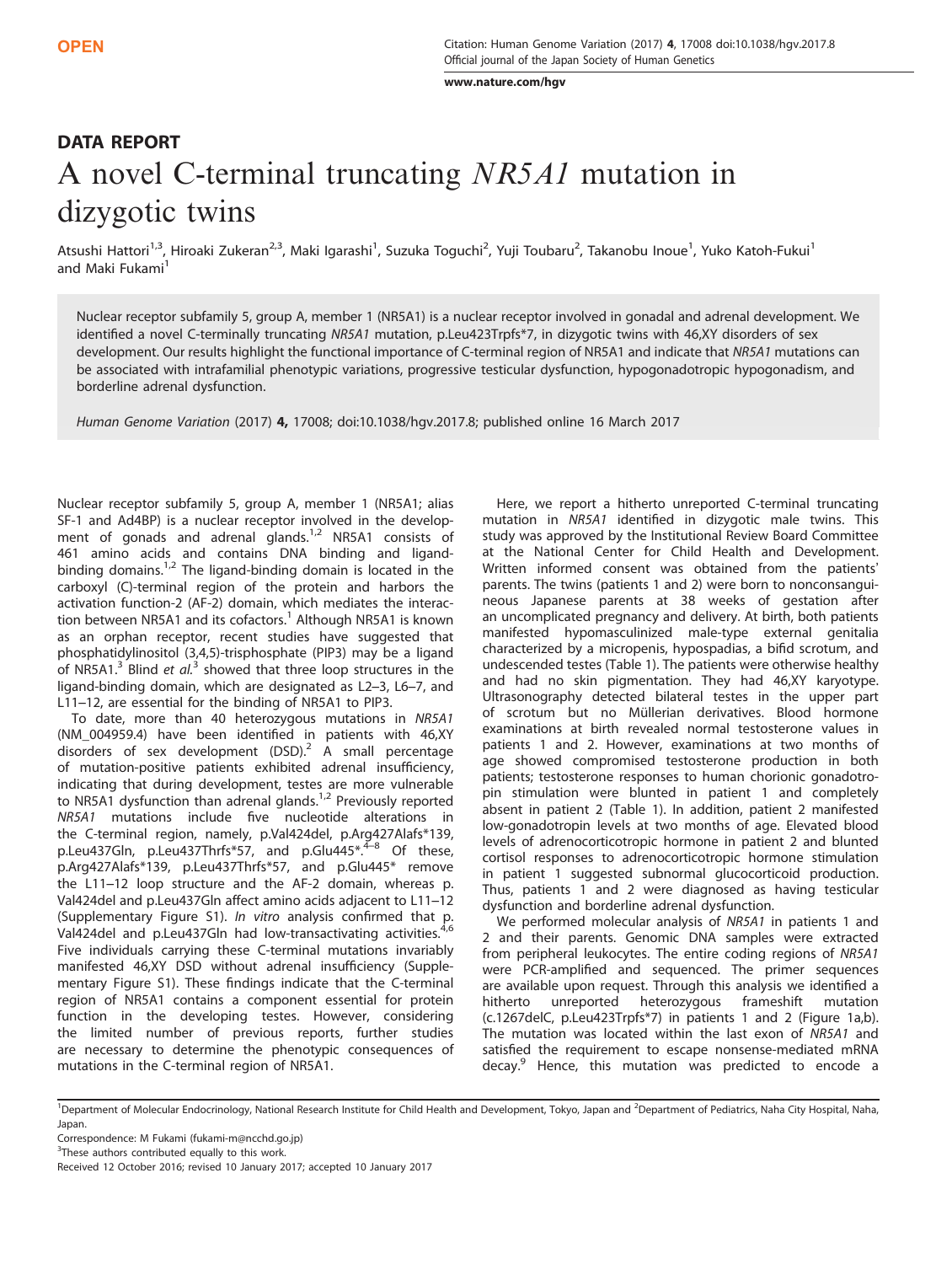<span id="page-1-0"></span>

| ٠      |
|--------|
|        |
| ł<br>I |
|        |
|        |

|                                   | Patient 1                                     |                         | Patient 2                                     |                          |
|-----------------------------------|-----------------------------------------------|-------------------------|-----------------------------------------------|--------------------------|
| Physical findings at birth        |                                               |                         |                                               |                          |
| Birth weight (g)                  | 2,614                                         |                         | 2,574                                         |                          |
| Birth length (cm)                 | 45.7                                          |                         | 45.7                                          |                          |
| Penile length (mm)                | $11 (-3.6 s.d.)$                              |                         | $6$ (-4.6 s.d.)                               |                          |
| <b>Hypospadias</b>                | Urethral opening at the proximal penile shaft |                         | Urethral opening at the proximal penile shaft |                          |
| Scrotum                           | Bifid scrotum                                 |                         | Bifid scrotum                                 |                          |
| Gonads                            | Bilateral testes in the upper part of scrotum |                         | Bilateral testes in the upper part of scrotum |                          |
| Müllerian structures              | Absent                                        |                         | Absent                                        |                          |
| Endocrinological findings         |                                               |                         |                                               |                          |
| At birth                          |                                               |                         |                                               |                          |
| $LH$ (mIU/mI)                     | $≤ 0.10$                                      |                         | $\leq$ 0.10                                   |                          |
| FSH (mIU/ml)                      | 0.10                                          |                         | 0.11                                          |                          |
| Testosterone (ng/ml)              | 1.84 $(0.66 \pm 0.42)$                        |                         | $1.06$ $(0.66 \pm 0.42)$                      |                          |
| ACTH (pg/ml)                      | $69.1(7.2-63.3)$                              |                         | 308 (7.2-63.3)                                |                          |
| Cortisol (µg/dl)                  | $14.0(6.2 - 19.4)$                            |                         | 19.0 (6.2-19.4)                               |                          |
| Two months after birth            | Basal                                         | Peak                    | Basal                                         | Peak                     |
| LH $(mIU/ml)^a$                   | 5.53 (1.20-7.90)                              | 14.70                   | $\leq$ 0.10 (1.20–7.90)                       | 2.01                     |
| FSH $(mIU/ml)^a$                  | 8.41 (0.80-5.70)                              | 17.13                   | $3.44(0.80 - 5.70)$                           | 15.89                    |
| Testosterone (ng/ml) <sup>b</sup> | 1.37 (0.84-4.78)                              | $3.75$ $(3.67 - 13.77)$ | $\leq$ 0.03 (0.84–4.78)                       | $\leq$ 0.03 (3.67–13.77) |
| Cortisol $(\mu q/d)$ <sup>c</sup> | $14.3(6.2-19.4)$                              | 17.7 $(≥20.0)$          | $6.94(6.2-19.4)$                              | 23.6 ( $\geq$ 20.0)      |

(IU/l), FSH 1.0 (IU/l), testosterone 3.47 (nmol/l), ACTH 0.22 (pmol/l) and cortisol 27.6 (nmol/l). Reference values in normal boys are shown in parentheses. Hormone values below the reference ranges are boldfaced and those above the reference ranges are italicized. <sup>a</sup>LH releasing hormone stimulation test (100  $\mu g/m^2$  bolus i.v.; blood sampling at 0, 30, 60, 90, and 120 min).<br><sup>b</sup>Human cherionic gonadatronin stimulation test (3,000 H/m<sup>2</sup> i.m. for 3 consecutive days; blood sampling  $^{\rm b}$ Human chorionic gonadotropin stimulation test (3,000 IU/m<sup>2</sup> i.m. for 3 consecutive days; blood sampling on days 1 and 7).

<sup>C</sup>ACTH stimulation test (250  $\mu$ g/m<sup>2</sup> i.v.; blood sampling at 0, 30, and 60 min).



Figure 1. The NR5A1 mutation identified in this study. (a) Schematic representation of wildtype and mutant NR5A1/NR5A1. The black and white boxes in the upper panel indicate the coding and non-coding regions, respectively. The orange and blue boxes in the lower panel indicate the DNA binding and ligand-binding domains, respectively. The activation function-2 (AF-2) domain and three loop structures (L2–3, L6–7, and L11–12) are indicated by yellow and red boxes, respectively. The p.Leu423Trpfs\*7 mutation deletes L11–12 and the AF-2 domain and adds six aberrant amino acids (green box). (b) Chromatograms of the c.1267delC mutation. Arrows indicate the mutated nucleotides. (c) Three-dimensional models of NR5A1 and its putative ligand PIP3. Residues in three loop structures (L2–3, L6–7, and L11–12) and H11 mediating the binding between NR5A1 and PIP3 are shown in red. Aberrant amino acids in the mutant protein are shown in green. NR5A1, nuclear receptor subfamily 5, group A, member 1; PIP3, phosphatidylinositol (3,4,5)-trisphosphate.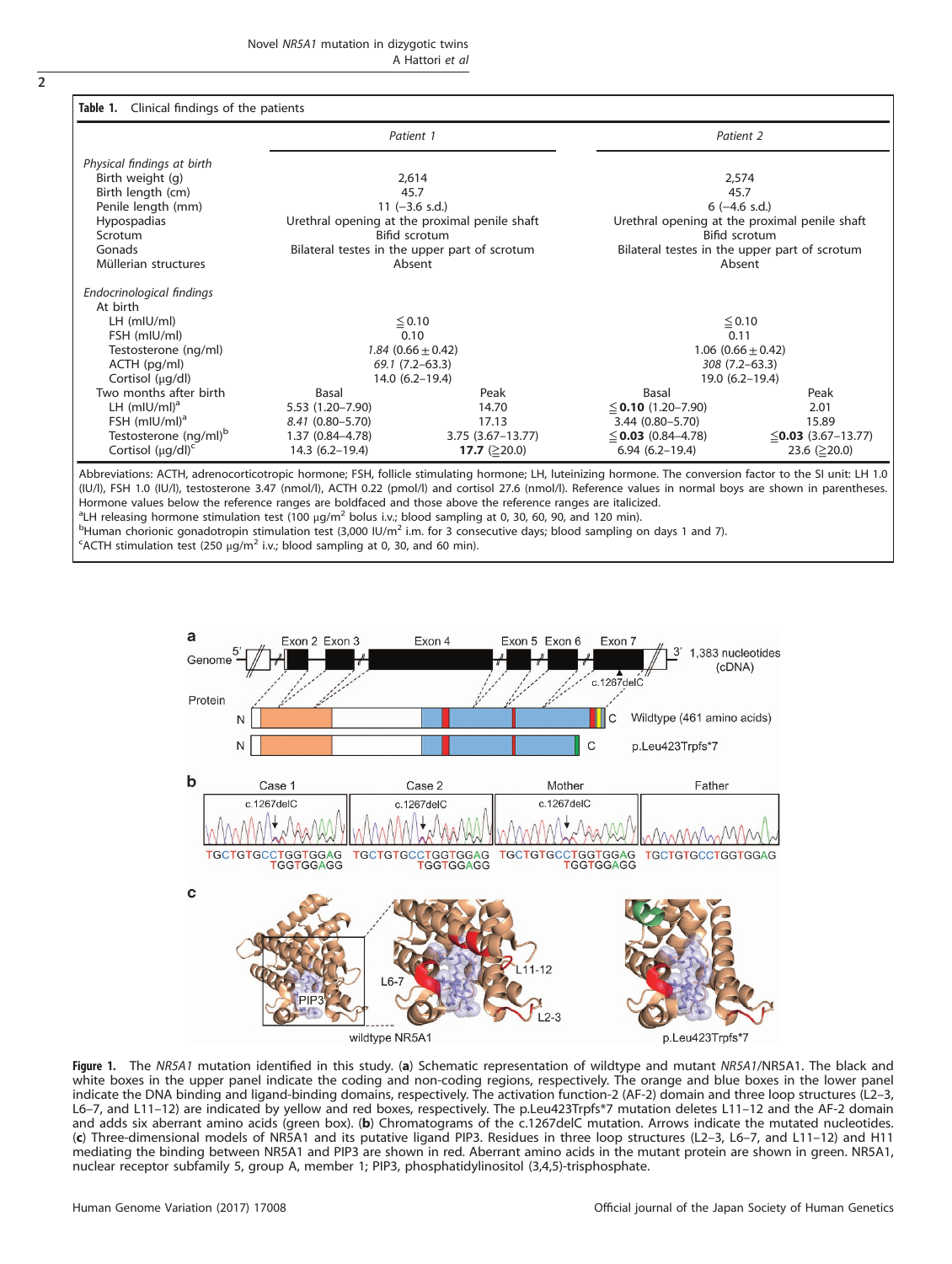<span id="page-2-0"></span>C-terminally truncated protein lacking L11–12 and the AF-2 domain ([Figure 1a\)](#page-1-0). Crystal structure analysis using the PyMol Molecular Graphics System [\(http://www.pymol.org](http://www.pymol.org)) suggested that the mutation altered the protein structure of the PIP3 binding site [\(Figure 1c\)](#page-1-0). The mutation was shared by the phenotypically normal mother of the twins. Next, we performed microsatellite analysis of 13 loci on various chromosomes for the patients and their parents. The results indicated that patients 1 and 2 are dizygotic twins (Supplementary Table S1).

The aforementioned results indicate that loss of the 38 amino acids at the C-terminal end of NR5A1 weakens the transactivating activity in the fetal testis. Our findings, in conjunction with data of previously reported for five C-terminal mutations,<sup>4–8</sup> highlight the functional importance of the C-terminal region of NR5A1 (Supplementary Figure S1). It appears that L11–12 and the AF-2 domain in this region are critical for NR5A1 function because L11–12 has been implicated in PIP3 binding and the AF-2 domain likely mediates the interaction between NR5A1 and other proteins. $3^5$  In this regard, the apparently normal phenotype of the mother of patients 1 and 2 is consistent with previous findings that heterozygous NR5A1 mutations usually permit fertility in females, although such mutations can cause decreased ovarian reserve and early menopause.<sup>2</sup>

Phenotypic analysis of patients 1 and 2 provided several notable findings. First, patient 2 had more severe micropenis and testosterone deficiency than patient 1. These findings are consistent with prior observations that identical NR5A1 mutations can be associated with broad phenotypic variations. $8,10,11$  Indeed, C-terminal mutations of NR5A1 have been shown to cause 46,XY DSD of various clinical severities without any genotype– phenotype correlations (Supplementary Figure S1). $4-8$  Our case provides an additional example of the intrafamilial phenotypic variation of NR5A1 abnormalities. Since patients 1 and 2 are dizygotic twins, some genetic factors specific to patient 2 may have enhanced testicular dysfunction in this individual. Second, hormonal evaluation of patient 2 at two months of age showed complete testosterone deficiency, although this individual had partially masculinized external genitalia indicative of moderate androgen exposure at around eight to twelve weeks gestation. Such discrepancy between genital appearance and hormone data were also observed in other male patients with NR5A1 mutations<sup>5,6,11–14</sup> These data imply that NR5A1 mutations contribute to progressive testicular dysfunction around birth. Consistent with this, an NR5A1 mutation was identified in a patient with testicular regression syndrome, an extremely rare condition in which 46,XY patients manifest male-type external genitalia in the absence of gonads.<sup>10</sup> Additionally, progressive deterioration of testosterone deficiency was reported in a boy carrying a NR5A1 mutation.<sup>[15](#page-3-0)</sup> Third, patient 2 manifested low-gonadotropin levels, indicative of hypogonadotropic hypogonadism. In this regard, p.Leu437Gln, one of the five previously reported C-terminal mutations, caused partial hypogonadotropic hypogonadism in addition to testicular dysfunction.<sup>6</sup> Gonadotropin deficiency was also reported in pituitary-specific Nr5a1 knockout mice.<sup>[16](#page-3-0)</sup> Thus, hypogonadotropic hypogonadism might have contributed to poor testosterone production in patient 2, although we should follow up with this individual until puberty to clarify whether he has gonadotropin deficiency. Finally, hormonal examinations of patients 1 and 2 indicated mildly compromised glucocorticoid production. Thus far, obvious adrenal insufficiency has been documented only in a small fraction of patients with 46,XY DSD due to NR5A1 heterozygous mutations.<sup>2</sup> Notably, none of the five previously reported patients with C-terminal mutations manifested adrenal insufficiency. $4-8$ Our data suggest that mild glucocorticoid deficiency can be hidden in patients with various types of NR5A1 mutations.

In conclusion, we identified a hitherto unreported NR5A1 frameshift mutation in a dizygotic twin pair. Our results highlight Novel NR5A1 mutation in dizygotic twins A Hattori et al

3

the functional importance of the C-terminal region of NR5A1. Furthermore, the results of this study indicate that NR5A1 mutations, including those in the C-terminal region, can be associated with intrafamilial phenotypic variations, progressive testicular dysfunction, hypogonadotropic hypogonadism, and borderline adrenal dysfunction.

# **HGV DATABASE**

The relevant data from this Data Report are hosted at the Human Genome Variation Database at http://dx.doi.org/10.6084/m9.figshare.hgv.955.

This study was supported by Grants-in-Aid from the Japan Society for the Promotion of Science; and by Grants from the Ministry of Health, Labor and Welfare, the Japan Agency for Medical Research and Development, the National Center for Child Health and Development, and the Takeda foundation.

## **COMPETING INTERESTS**

The authors declare no conflict of interest.

### **REFERENCES**

- 1 Lin L, Achermann JC. Steroidogenic factor-1 (SF-1, Ad4BP, NR5A1) and disorders of testis development. Sex Dev 2008; 2: 200–209.
- 2 Suntharalingham JP, Buonodore F, Duncan AJ, Achermann JC. DAX-1 (NR0B1) and steroidogenic factor-1 (SF-1, NR5A1) in human disease. Best Pract Res Clin Endocrinol Metab 2015; 29: 607–619.
- 3 Blind RD, Sablin EP, Kuchenbecker KM, Chiu HJ, Deacon AM, Das D et al. The signaling phospholipid PIP3 creates a new interaction surface on the nuclear receptor SF-1. Proc Natl Acad Sci USA 2014; 111: 15054–15059.
- 4 Suwanai AS, Ishii T, Haruna H, Yamataka A, Narumi S, Fukuzawa R et al. A report of two novel NR5A1 mutation families: possible clinical phenotype of psychiatric symptoms of anxiety and/or depression. Clin Endocrinol 2013; 78: 957–965.
- 5 Köhler B, Lin L, Ferraz-de-Souza B, Wieacker P, Heidemann P, Schröder V et al. Five novel mutations in steroidogenic factor 1 (SF1, NR5A1) in 46,XY patients with severe underandrogenization but without adrenal insufficiency. Hum Mutat 2008; 29: 59–64.
- 6 Lin L, Philibert P, Ferraz-de-Souza B, Kelberman D, Homfray T, Albanese A et al. Heterozygous missense mutation in steroidogenic factor 1 (SF1/Ad4BP, NR5A1) are associated with 46,XY disorders of sex development with normal adrenal function. J Clin Endocrinol Metab 2007; 92: 991–999.
- 7 Sıklar Z, Berberoğlu M, Ceylaner S, Çamtosun E, Kocaay P, Göllü G et al. A novel heterozygous mutation in steroidogenic factor-1 in pubertal virilization of a 46,XY female adolescent. J Pediatr Adolesc Gynecol 2014; 27: 98–101.
- 8 Woo KH, Cheon B, Kim JH, Cho J, Kim GH, Yoo HW et al. Novel heterozygous mutations of NR5A1 and their functional characteristics in patients with 46,XY disorders of sex development without adrenal insufficiency. Horm Res Paediatr 2015; 84: 116–123.
- 9 Kuzmiak HA, Maquat LE. Applying nonsense-mediated mRNA decay research to the clinic: progress and challenges. Trends Mol Med 2006; 12: 306–316.
- 10 Philibert P, Zenaty D, Lin L, Soskin S, Audran F, Léger J et al. Mutational analysis of steroidogenic factor 1 (NR5a1) in 24 boys with bilateral anorchia: a French collaborative study. Hum Reprod 2007; 22: 3255–3261.
- 11 Warman DM, Costanzo M, Marino R, Berensztein E, Galeano J, Ramirez PC et al. Three new SF-1 (NR5A1) gene mutations in two unrelated families with multiple affected members: within-family variability in 46,XY subjects and low ovarian reserve in fertile 46,XX subjects. Horm Res Paediatr 2011; 75: 70–77.
- 12 Bertelloni S, Dati E, Baldinotti F, Toschi B, Marrocco G, Sessa MR et al. NR5A1 gene mutations: clinical, endocrine and genetic features in two girls with 46,XY disorders of sex development. Horm Res Paediatr 2014; 81: 104–108.
- 13 Mazen I, Abdel-Hamid M, Mekkawy M, Bignon-Topalovic J, Boudjenah R, El Gammal M et al. Identification of NR5A1 mutations and possible digenic inheritance in 46,XY gonadal dysgenesis. Sex Dev 2016; 10: 147–157.